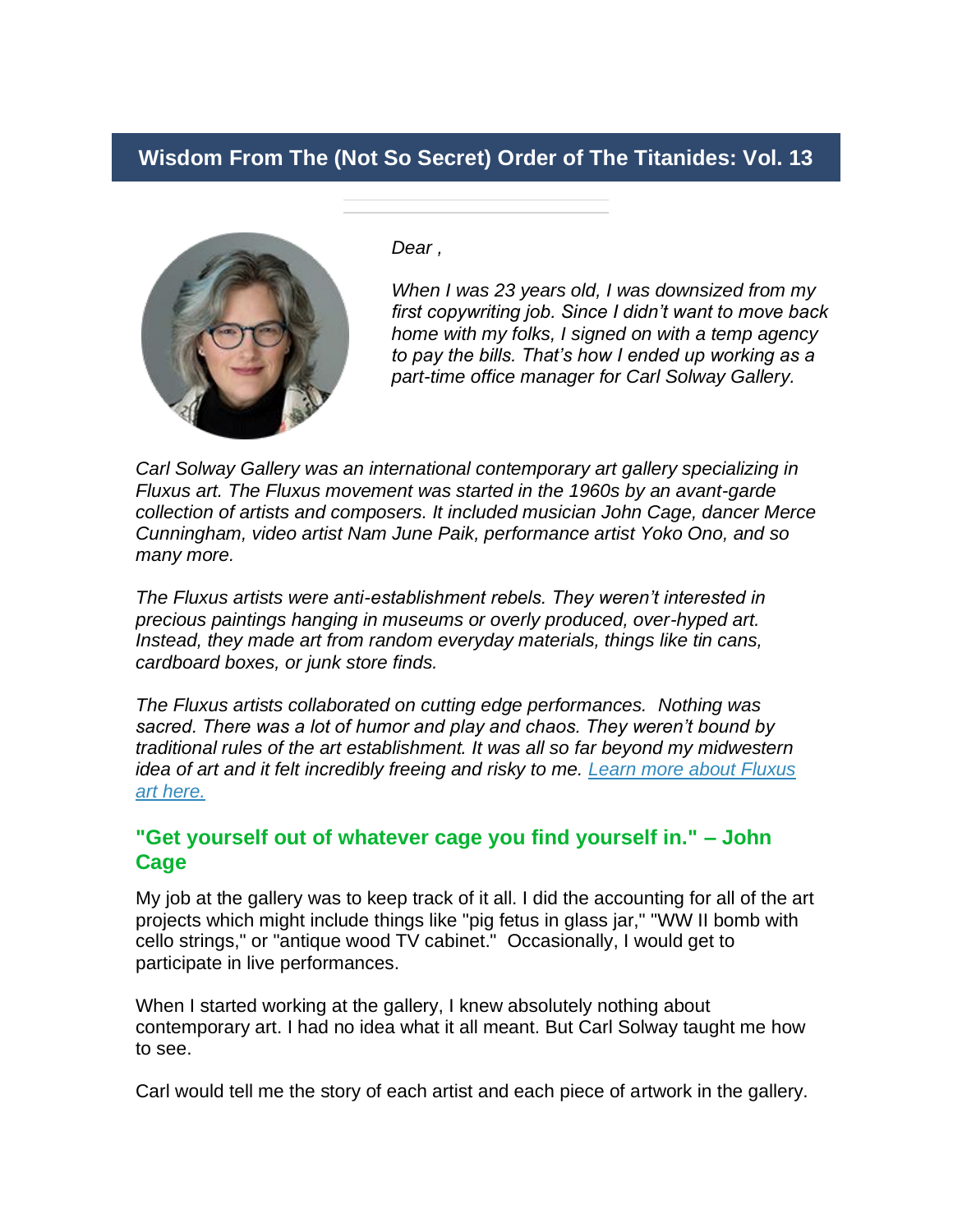He would explain the creative process and the meaning behind the work. He was so passionate and intellectually curious, and he inspired me to look deeper.



Today, Carl Solway is still teaching me how to see through the eyes of the artist. He is still challenging me and pushing me to see the world differently.

## **It was at the gallery that I first understood the power of art to inspire my own creativity.**

I sat in that gallery day after day surrounded by cutting-edge artwork with dozens of artists coming and going. The artists would see me sitting at my desk paying the bills or typing letters for Carl on the ancient word processor, and they would stop and ask, "So what do you do?"

I would say, "I'm the office manager," like it should be obvious. They would look confused and ask again, "Right, but what do you DO?"

You see, they were artists, and they assumed that everyone made art. They wanted to know, "Do you paint? Dance? Draw? Compose?" What do you create?

Working in that gallery week after week, month after month, I began to be inspired. Until one day I answered the question, "What do you do?" with two simple words… "I write." That was the moment I declared myself as an artist for the very first time.

And that is why, when I lose my creative spark, I always return to the artworld, to artists, for my inspiration.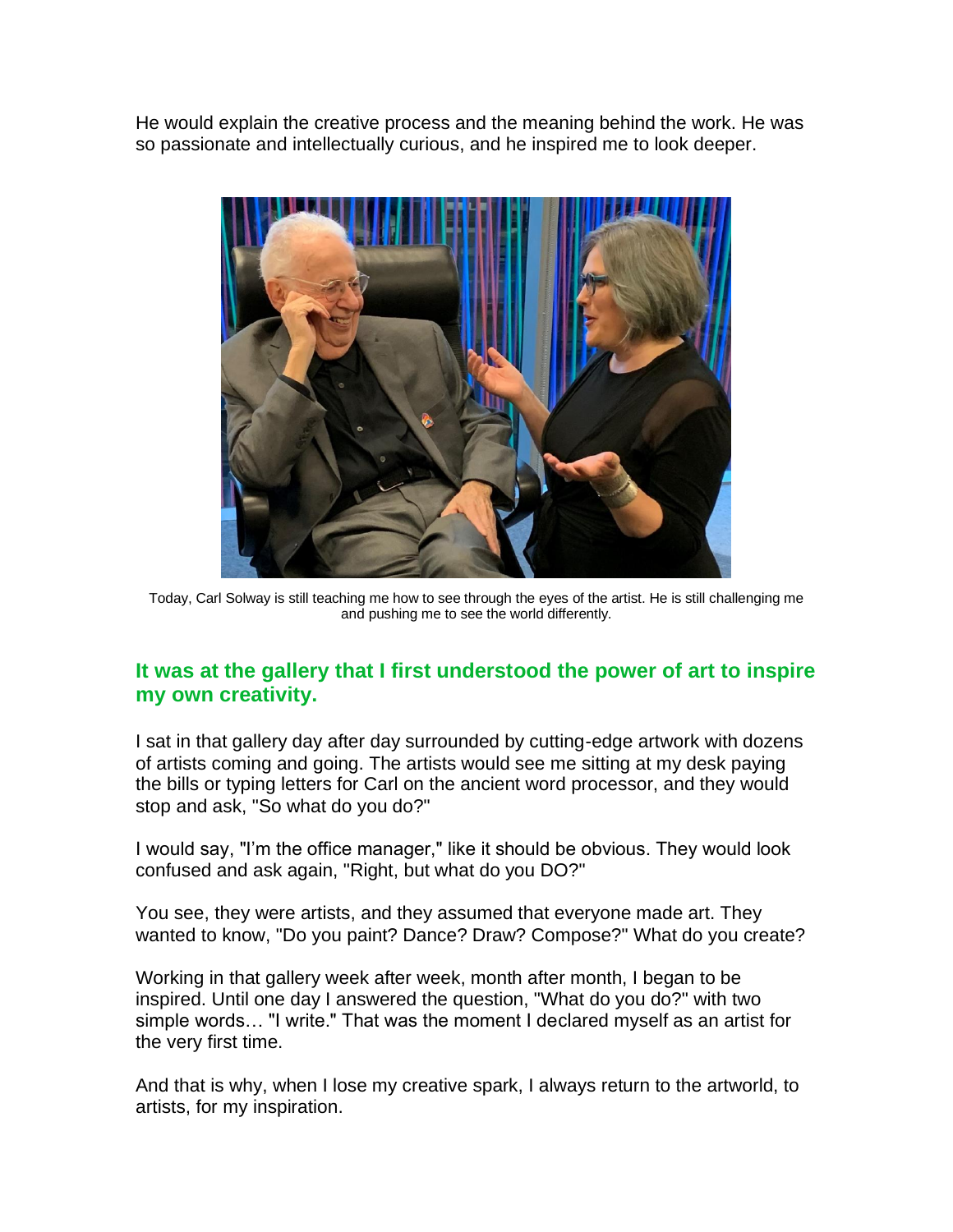# **How Do You Find Your Inspiration When You've Lost It?**

Every writer I know falls into a swamp of boredom now and again. Even if you love your work, your clients, and your writing practice, we all lose that spark at times, when nothing seems exciting and we struggle to put words on the page.

The WORST thing you can do when you lose your creativity is to try to force yourself to be creative. Staring at the blank page and telling yourself you MUST come up with something new and unique will drive you crazy.

Instead, you need to find a way to rekindle that spark. And one of the best ways to do this is to take yourself on an "artist date."

The term "artist date" comes from Julia Cameron and her beloved book, *The Artist's Way*. Now a lot of people read this classic book and they fall in love with the morning pages exercise. Every morning you complete three pages of longhand journal writing to clear your mind.

It's a great exercise. But too many people forget that it's only half of the equation. The other half is a weekly "artist date." According to honorary Titanide, Julia Cameron, "An Artist Date is a weekly expedition to explore something that enchants or interests you." And it's equally important.

"My students understand 'working' on their Morning Pages – after all, this is America, and we have a powerful work ethic. But the very same students who studiously apply themselves to writing their three pages a day often find themselves balking at my assignment of an Artist Date. And yet, an Artist Date is what fills the well for them, triggering synchronicity and the flow of creativity in their pages and in their life." – Julia Cameron [The Magic of Artists Dates](https://titanidesllc.acemlna.com/lt.php?notrack=1¬rack=1&s=bad97c655476f96a390a72c05a742011&i=162A212A6A1105)

It turns out that Cameron is onto something. New research shows that art can heal us, inspire us and even alter our brain chemistry.

### **Artist Dates Trigger Your Pleasure Response**

Professor Semir Zeki, Chair of Neuroaesthetics at University College London, conducted a little experiment. Professor Zeki showed a collection of 30 paintings by major artists, including landscapes, still lifes, abstracts, portraits, etc. to a group of men and women. Then Zeki took brain scans of the men and women while they studied the artwork. And he made an astonishing discovery.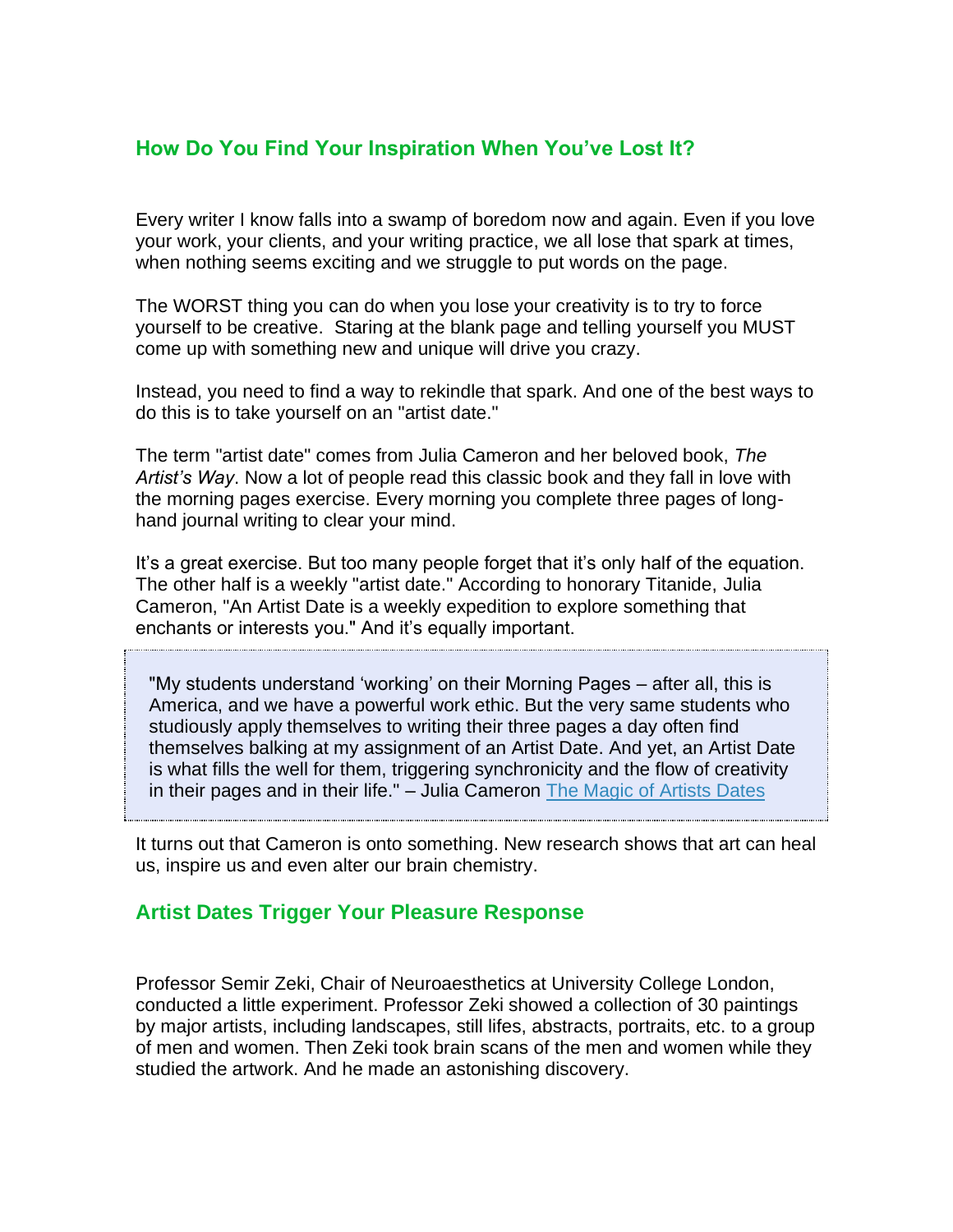**When you look at a beautiful painting, the blood flow to your brain increases by as much as 10%.** That is the same amount as gazing at someone you love. Both produce a powerful "pleasure" response.

But that's not all…

Brain images also show that when you look at a profound piece of art, your brain fires up the same neurons as the artist's brain did when he or she first created the piece. Just by studying the artwork, you're creating new neural pathways and stimulating a state of inspiration.

**You literally feel the same inspiration the artist felt when creating the artwork.** Scientists call this "embodied cognition".

Fellow Titanide Monica Day and I were talking about this on our recent retreat together. Monica is working on her graduate degree in peace and conflict resolution. So much of her previous work has been focused on the sensual life and engaging with all the senses to live a more vibrant, "alive" life.

Now she is researching the power of "embodied cognition" to help people in conflict use their senses to experience that same 'knowing' of each other. If you're curious, you can learn more about Monica and her work here: [https://www.monicaday.com/](https://titanidesllc.acemlna.com/lt.php?notrack=1¬rack=1&s=bad97c655476f96a390a72c05a742011&i=162A212A6A1106)

# **Stimulate Your 5 Senses To Boost Creativity**

While I was down in my rabbit hole researching the effects of art on your brain, I found another interesting article at FastCompany.com. It's by honorary Titanide Jane Porter. She reviewed all the research on how you can curate the 5 senses to jumpstart your creative process.

Did you know that while daylight makes you more alert, dim lighting boosts creative performance and encourages you to take risks? Or that listening to ambient noise stimulates your thinking? Or that changing the temperature in the room can affect performance? Or that a vanilla-scented candle boosts creativity while the smell of jasmine improves cognitive skills?

### [Read the full article here.](https://titanidesllc.acemlna.com/lt.php?notrack=1¬rack=1&s=bad97c655476f96a390a72c05a742011&i=162A212A6A1107)

#### **The best Artist Dates stimulate all your senses: taste, touch, sound, sight, smell.**

In January, everything was cold and grey and I was suffering from cabin fever and a serious lack of good ideas. So my husband Tom and I booked a discounted hotel room at The Palmer House online, jumped in the car and headed for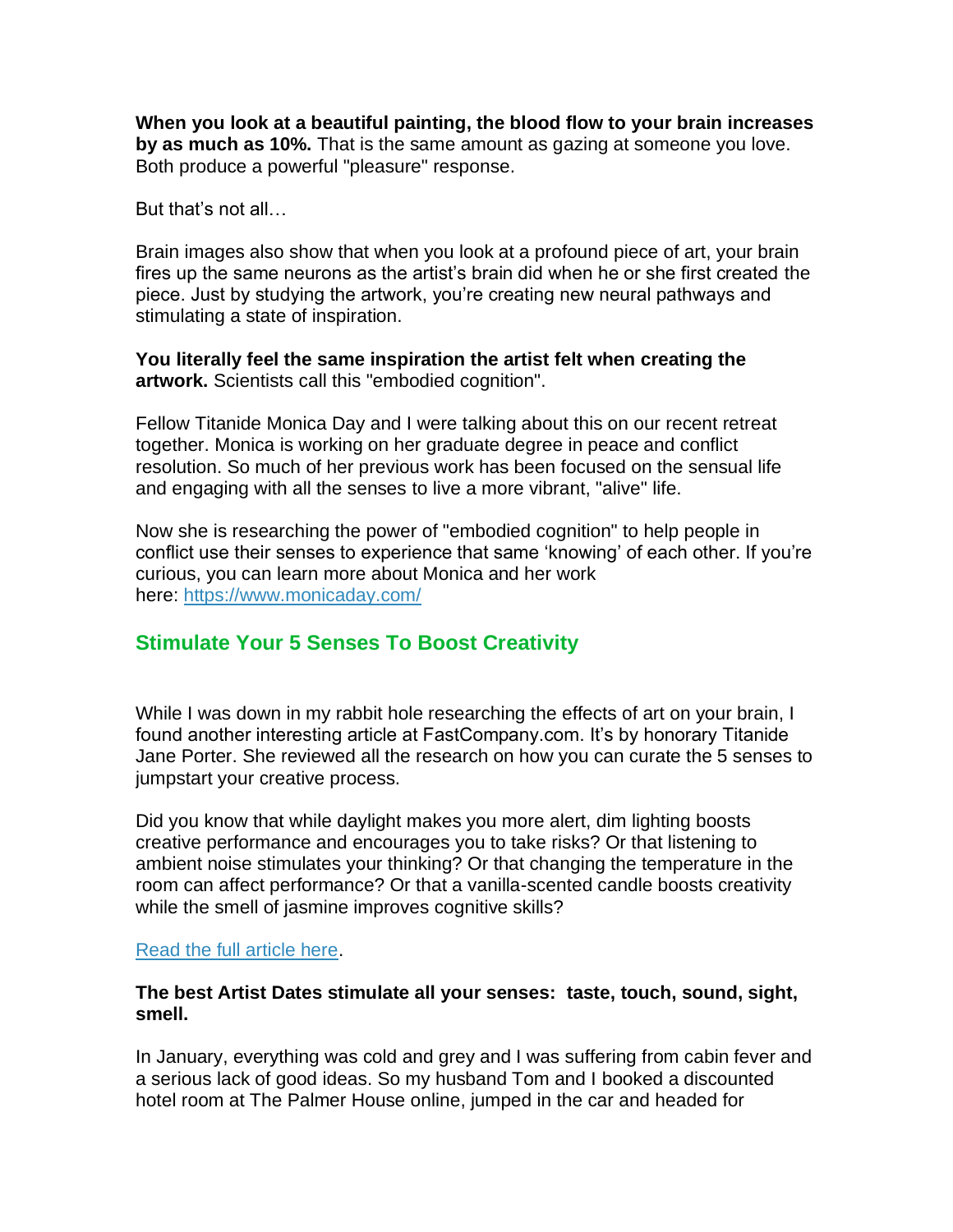Chicago. We spent the entire weekend on an extended Artist Date feeding all of our senses.

On Saturday we went to the Art Institute of Chicago to see an exhibit by Andy Warhol. I saw a large painting in the exhibit that looked like Basquiat, another artist that I like. I read the panel and it turns out that Basquiat and Warhol used to co-create paintings.

They would literally send the painting back and forth to each other, each one adding a layer until they felt like it was done. I found that fascinating, and I had never heard about that.



Then that night we went to see the Tedeschi Trucks Band in concert. It turned out that Susan Tedeschi was sick, and she was struggling to sing some of the songs. She invited a young woman, one of her backup singers, to sing *Bound for Glory*, one of their signature songs.

This young woman absolutely owned that song. She stepped up and belted it out like an opera star. The place went crazy. People were screaming and yelling and applauding her.

Then on Sunday, we went to the Museum of Contemporary Art to see a very interesting exhibition about the power of words. There was a young artist named Alexandra Bell, who took a *New York Times* story about the shooting of Michael Brown by a white police officer and examined the language.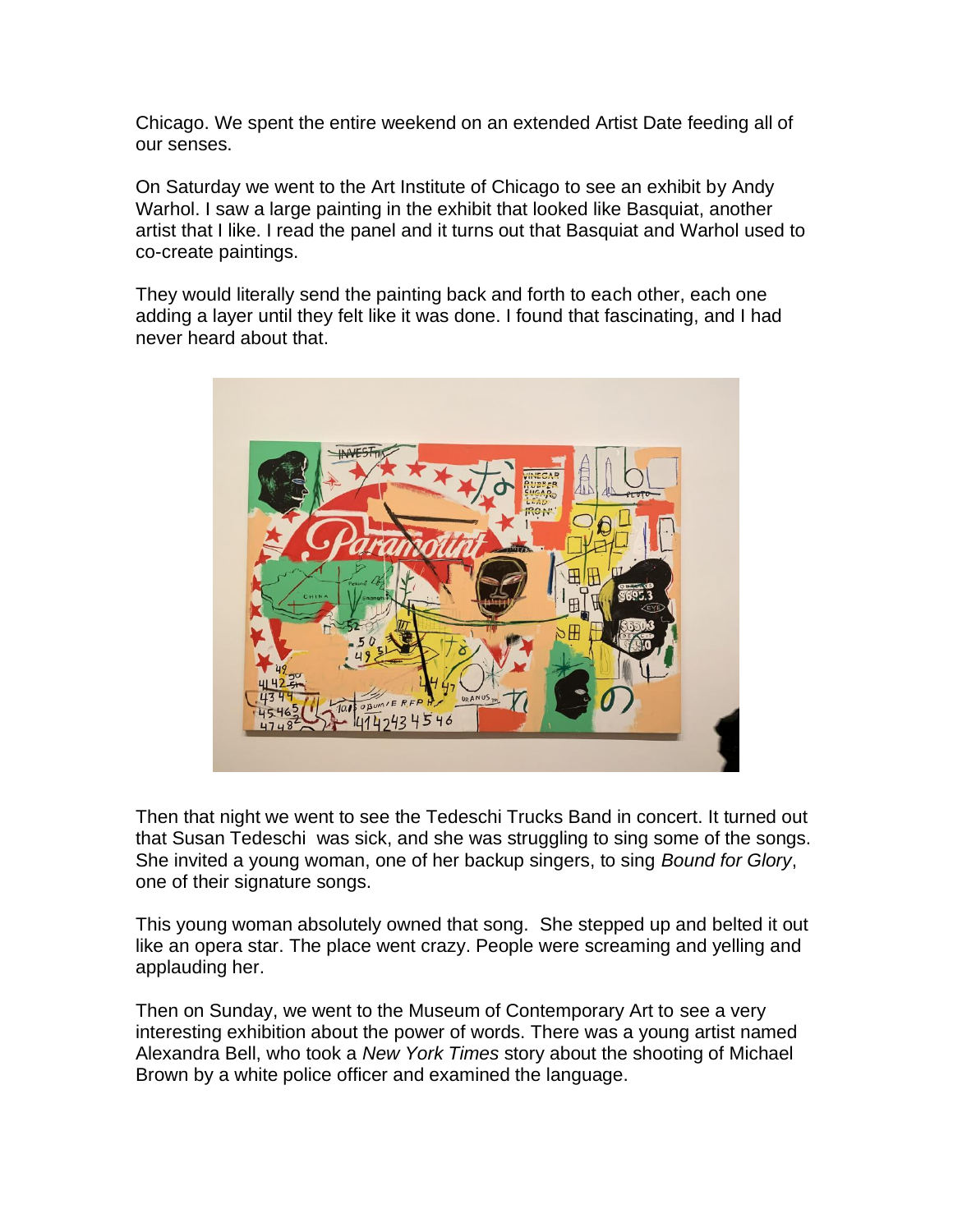She redacted parts, rewrote parts, highlighted different parts, and inserted editorial comments. Bell demonstrated how even so-called neutral reporting is biased by the facts that we choose to share, how we share those facts, how we open the story, and how we describe each of the protagonists.



Bell was looking at hidden racial bias in journalism, but it made me think about how we make those same choices in copy. And the choices we make influence the story and how the reader perceives it. It's a powerful responsibility.

Then Tom and I went back to the Art Institute of Chicago to see an avant-garde music performance by John Cale. The visuals behind it were amazing. The sound was like nothing I usually listen to, so it forced me to hear things in a different way.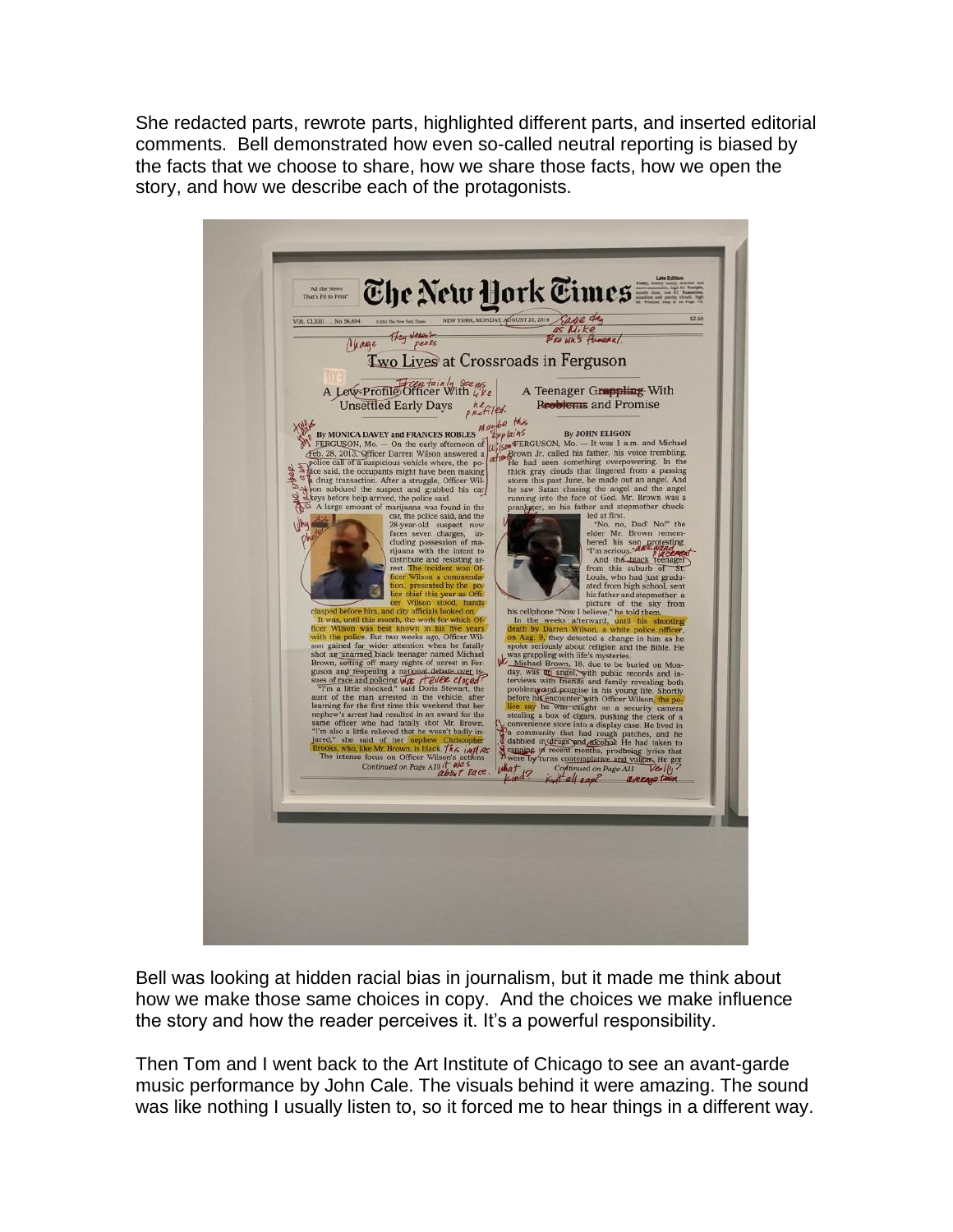

Then we grabbed dinner at the Italian Village, where I used to eat with my father every Christmas holiday when I was growing up. We'd have calamari and manicotti and then go look at all the decorated windows on State Street.



So we have sight, we have sound, we have all the smells and colors of the city, and the taste of food. All of that stimulates you. If you missed my video post about the weekend, [you can find it here.](https://titanidesllc.acemlna.com/lt.php?notrack=1¬rack=1&s=bad97c655476f96a390a72c05a742011&i=162A212A6A1108)